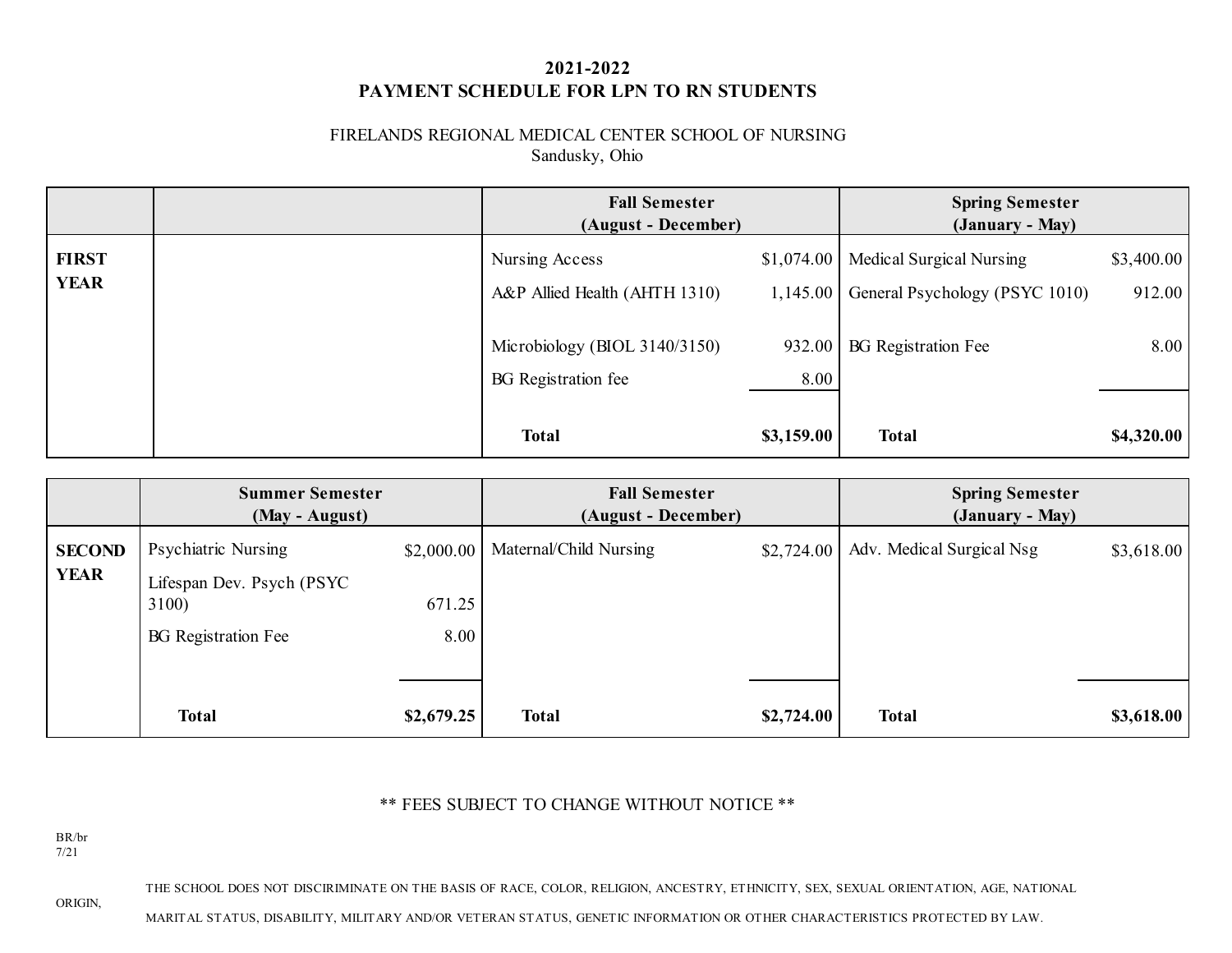### **GENERAL INFORMATION**

**Tuition:** BGSU Firelands - \$204.00 per credit hour (Summer), \$208.10 per credit hour (Fall & Spring); FRMCSN - \$295.00 per credit hour (Summer), \$298.00 per credit hour (Fall & Spring).

**General Fees:** BGSU Firelands - \$9.75 per credit hour (Summer), 9.90 per credit hour (Fall & Spring), FRMCSN - \$25.00 per credit hour up to a maximum of \$200.00 per semester.*(all general fees are included in course fees)*.

**BGSU Registration Fee:** \$8.00 for each semester student is enrolled in a BGSU Firelands general education course.

**BGSU Lab Fee:** \$5 for the Basic Anatomy & Physiology for Allied Health (AHTH 1310) and \$20 for Microbiology (BIOL 3140/3051). Cost is included in tuition charge for course.

**BGSU Technology Fee:** \$4.50 per credit hour for Freshmen/Sophomores Students and \$5.00 per credit hour for Junior/Senior Students. *(all technology fees are included in course fees with jr./sr. rate)*

**BGSU Career Services Fee:** \$3.00 per credit hour for Freshmen/Sophomores Students and \$5.00 per credit hour for Junior/Senior Students. *(all technology fees are included in course fees with jr./sr. rate)*

**Nursing Lab Fees:** \$60.00 each for the Nursing Foundations, Medical Surgical Nursing, Maternal/Child Nursing and Advanced Medical Surgical Nursing and \$25 for Nursing Access *(all lab fees are included in course fees)*

**Laerdal Virtual Simulation Software:** Approximately \$240.00 each year for Second and Third year Nursing students (*non-refundable).*

#### **Additional fees not included on payment schedule**

**Graduation Fees:** \$470.00 for FRMCSN school pin and final NCLEX review course and \$340.00 approximate cost for licensure exam fees.

**Payment of Fees**: Statements will be issued by the Registrar/Bursar approximately one month before the start of each semester. Tuition and Fees are due prior to the first day of each semester. Payment plans are available from the Registrar/Bursar for those unable to make full payment by the deadline date. Students will not be permitted to attend class until all tuition and fees are paid or a payment plan has been approved.

**Uniforms:** Students are required to wear a student uniform in the clinical area. The school will provide information and instructions on how and where to order the required supplies and uniforms.

**Supplies:** Students are required to purchase a nursing clipboard. The clipboards are billed to the students account and given to students during their first nursing course.

**Insurance:** Liability and health insurance is required of all students enrolled in the nursing courses. Instructions about obtaining liability insurance will be mailed to each student prior to the start of their first nursing course.

**Textbooks**: The school will provide textbook information and ordering instructions to students prior to the start of each semester. Used books can be purchased at a reduced cost when available.